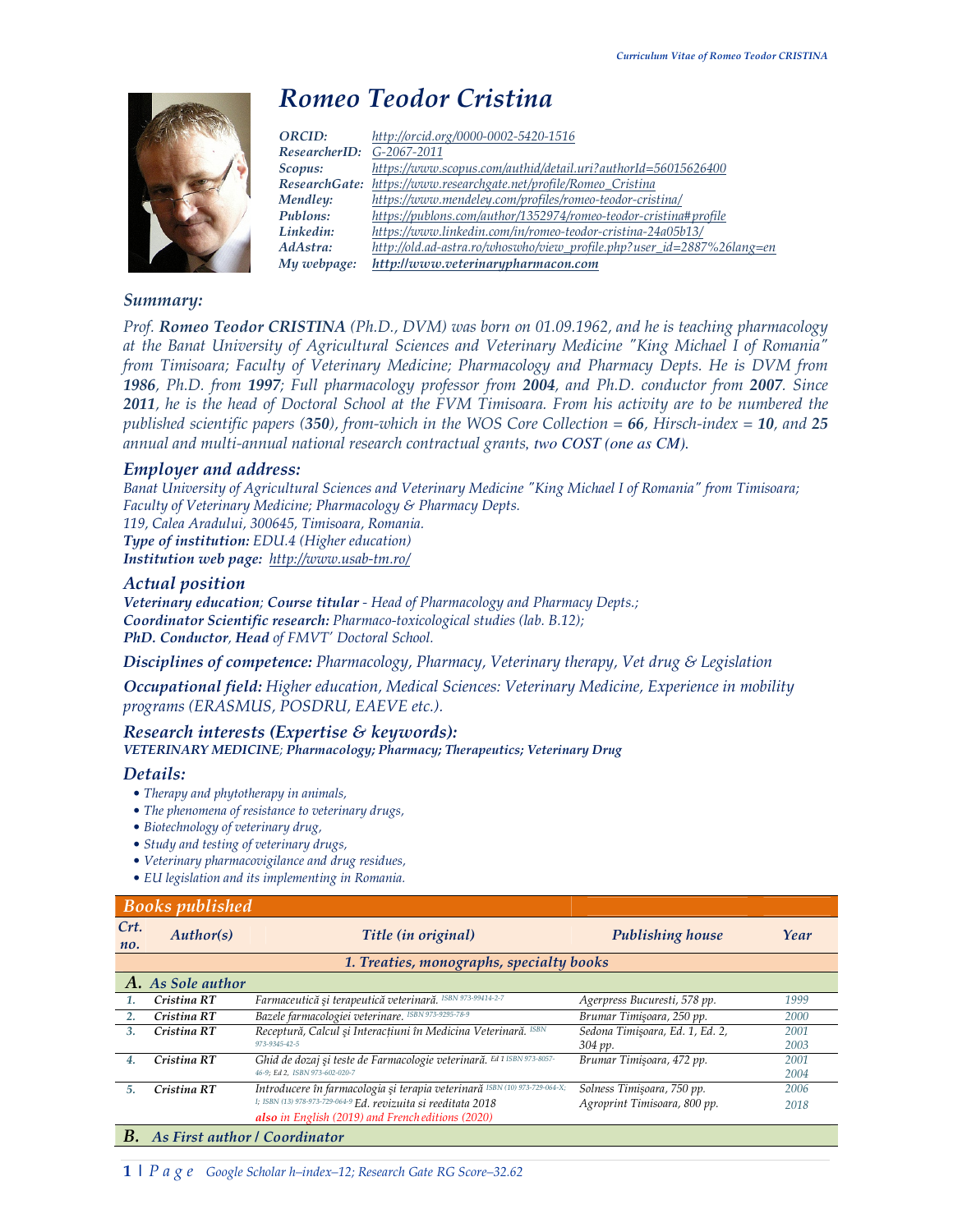| 6.  | Cristina RT<br>Darău PA                                                              | Biotehnologii farmaceutice și Industrializarea medicamentului<br>de uz veterinar ISBN 973-664-072-8;                                                                                                                                                                                                        | Vasile Goldiş University Press Arad;<br>415 pp.                                                                                                             | 2005 |
|-----|--------------------------------------------------------------------------------------|-------------------------------------------------------------------------------------------------------------------------------------------------------------------------------------------------------------------------------------------------------------------------------------------------------------|-------------------------------------------------------------------------------------------------------------------------------------------------------------|------|
| 7.  | Cristina RT<br>Dumitrescu E<br>Darău PA                                              | Practicum de farmacologie și terapie veterinară ISBN 973-664-071-X                                                                                                                                                                                                                                          | Vasile Goldis University Press<br>Arad, 205 pp.                                                                                                             | 2005 |
| 8.  | Cristina RT<br>Dumitrescu E<br>Teuşdea V                                             | Mic dictionar bio-medical ISBN 978-973-7996-21-3                                                                                                                                                                                                                                                            | Impact Media Timişoara 620 pp.                                                                                                                              | 2007 |
| 9.  | Cristina RT<br>Teusdea V                                                             | Ghid de farmacie si terapeutică veterinară ISBN 978-973-602-354-5                                                                                                                                                                                                                                           | Brumar Timişoara 427 pp.                                                                                                                                    | 2008 |
| 10. | Cristina RT<br>Andresescu M<br>Teusdea V, Huțu I                                     | Ghid legislativ european - Farmacovigilență si Legislația<br>medicamentului veterinar ISBN 978-973-52-0579-9<br>NLM Catalog Result - ID: 101557164 [Book]                                                                                                                                                   | Mirton Timisoara 147 pp.                                                                                                                                    | 2009 |
| 11. | Cristina RT<br>Degi J                                                                | Otitele la câine si pisică ISBN 978-973-602-456-6                                                                                                                                                                                                                                                           | Brumar Timisoara 250 pp.                                                                                                                                    | 2009 |
| 12. | Cristina RT<br>Chiurciu V                                                            | Elemente de farmacovigilenta si toxicovigilenta in medicina<br>veterinară ISBN 978-973-602-521-1                                                                                                                                                                                                            | Brumar Timişoara 343 pp.                                                                                                                                    | 2010 |
| 13. | Cristina RT<br>Pentea MC                                                             | Guide of usual calculations for the veterinary practice / Guida di<br>calcoli al solito per la pratica veterinaria ISBN 978-973-602-563-1                                                                                                                                                                   | Brumar Timisoara, 68 pp.                                                                                                                                    | 2010 |
| 14. | Cristina RT<br>Pentea M                                                              | Medicinae Veterinariae Timisensis - Anno Quinquanginta<br>ISBN 978-973-620-947-5                                                                                                                                                                                                                            | Eurobit Timisoara, 268 pp.                                                                                                                                  | 2012 |
| 15. | Cristina RT<br>Dumitrescu E                                                          | Elemente de farmacie pentru medicii veterinari<br>ISBN (13) 978-973-602-877-9                                                                                                                                                                                                                               | Brumar Timisoara, 500 pp.                                                                                                                                   | 2013 |
| C.  |                                                                                      | Co-author with 50% participation                                                                                                                                                                                                                                                                            |                                                                                                                                                             |      |
| 16. | Pop P<br>Cristina RT                                                                 | Dermatologie medicală veterinară<br>ISBN 973-578-025-9                                                                                                                                                                                                                                                      | Mirton Timişoara, 261 pp.                                                                                                                                   | 1995 |
| 17. | Dumitrescu E<br>Cristina RT                                                          | Farmacie veterinara / Lucrari practice<br>ISBN (13)978-606-8037-22-6                                                                                                                                                                                                                                        | Brumar Timisoara, 233 pp.                                                                                                                                   | 2013 |
| 18. | Dumitrescu E<br>Cristina RT                                                          | Elemente de terapie alternativă si complementară în medicina<br>veterinară ISBN (13)978-973-729-451-7                                                                                                                                                                                                       | Solness Timisoara, 385 pp.                                                                                                                                  | 2015 |
| 19. | Kocsis R<br>Cristina RT                                                              | Despre reptile - Un mic ghid pentru cei pasionați<br>ISBN 978-606-614-217-5                                                                                                                                                                                                                                 | Waldpress Timisoara, 194 pp                                                                                                                                 | 2018 |
|     | <b>D.</b> Colaborator                                                                |                                                                                                                                                                                                                                                                                                             |                                                                                                                                                             |      |
| 20. | Coordinator<br>Prof. Romoşan I                                                       | Interdisciplinaritatea medicinii interne ISBN 973-9159-12-5<br>Cristina RT - The resistance phaenomenon to anthelmintics.<br>Characteristics and molecular bases.                                                                                                                                           | Helicon Timişoara<br>Capitolul II. 57<br>p. 433-441                                                                                                         | 1993 |
| 21. | Andresescu MM<br>Morcov R<br>Cristina RT<br>Teusdea V<br>Pitis I, Duicu C<br>Duicu G | Ghid de bună practică de fabricație pentru produsele medicinale<br>veterinare. ISSN 1843-9527                                                                                                                                                                                                               | Brumar Timisoara<br>Med. Vet. / Vet. Drug<br>(2)1 / Supl.125 pp.                                                                                            | 2009 |
| 22. | Bagiu RV,<br>Sarac I,<br>Radu F,<br>Cristina RT,<br>Butnariu M,<br>Bagiu IC          | <b>Chapter 5.</b> Chemical Transformations of Synthetic Persistent<br>Substances<br>In: Bioremediation and Biotechnology, Vol 3<br>Persistent and Recalcitrant Toxic Substances. Eds. Bhat RA,<br>Khalid Rehman Hakeem KR, Saud Al-Saud NB<br>https://link.springer.com/chapter/10.1007/978-3-030-46075-4_5 | Springer, Nature Switzerland<br>AG 2020<br>Print ISBN978-3-030-46074-7<br>Online ISBN978-3-030-46075-4<br>DOI:https://doi.org/10.1007/978-<br>3-030-46075-4 | 2020 |
| 23. | Mihai Mares,<br>Swee Hua E. Lim,<br>Kok-Song Lai<br>Romeo T. Cristina<br>(Eds.)      | Antimicrobial Resistance - A One Health Perspective<br><b>E.</b> Virtual course supports = 14 (Available at: http://ro.veterinarypharmacon.com/page/cursuri_online/140)                                                                                                                                     | <i>IntechOpen</i><br>ISBN: 978-1-83962-433-9<br>Print ISBN: 978-1-83962-432-2<br>eBook (PDF) ISBN: 978-1-<br>83962-434-6                                    | 2021 |

*F. Own Journals: Medicamentul Veterinar / Veterinary Drug (indexed IDB) at*

*http://www.veterinarypharmacon.com/page/vet\_drug\_download*

Papers in the Science Citation Index (SCI)/International Scientific Indexing - in the competence field *G-2067-2011 (\*JCR / Quartile values are from the year of publication)*

### *IN EXTENSO (\* = Corresponding author)*

- *1. Cosoroabă, I; Cristina, RT; Dărăbus, Gh; Oprescu I. Epidemiologie de l'hipodermose dans une commune du sud-oest de la Roumanie. Rev Med Vet., (ISSN: 00351555) (IF-0.374/Q4), 1994, 145(8-9):659-661. http://www.revmedvet.com/artdesfr.php?id=483b WOS:A1994PP35700006*
- *2. Cristina, RT\*; Dumitrescu E; Brezovan D; Muselin F; Chiurciu, V. Acanthosis testing of Euphorbia cyparissias ointments. Afr J Tradit Complement Altern Med., (ISSN: 0189-6016), (IF-0.500/Q4), 2014, 11(3):1-6. doi:10.4314/ajtcam.v11i3.1 WOS:000334493100001.*
- *3. Cristina, RT\*; Morariu, S; Cernea, MS; Dumitrescu, E; Muselin, F; Cumpanasoiu, C. Phytotherapeutic activity of Euphorbia cyparissias extracts on Ixodidae (Acari) female ticks. Afr J Tradit Complement Altern Med., (ISSN: 0189-6016), (IF-0.500/Q4), 2014, 11(4):48-53, doi:10.4314/ajtcam.v11i4.8 WOS:000338347300008*

*4. Obistioiu, D; Cristina, RT\*; Schmerold, I; Chizzola, R; Stolze, K; Nichita, I; Chiurciu, V. Chemical characterization by GC-MS*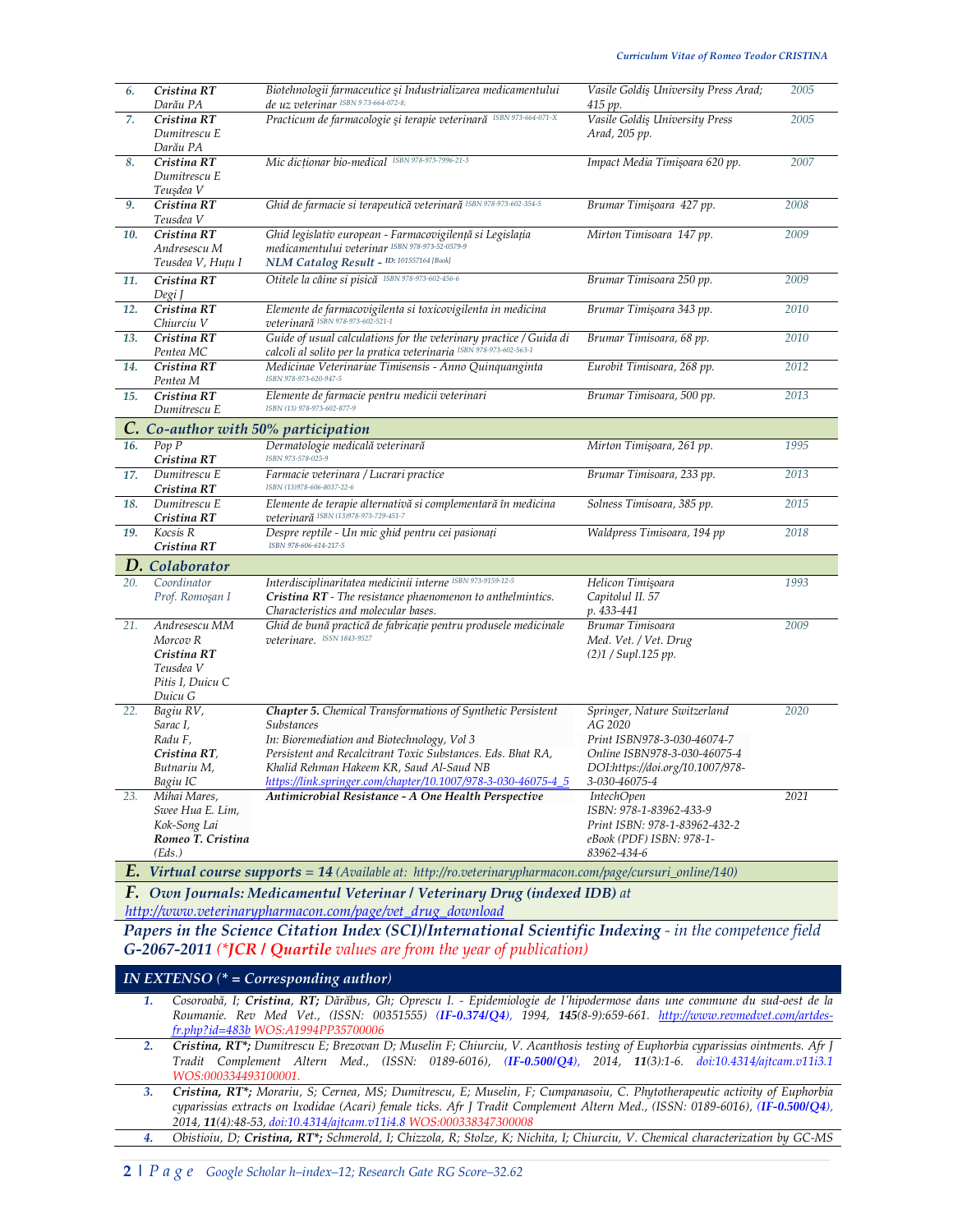*and in vitro activity against Candida albicans of volatile fractions prepared from Artemisia dracunculus, Artemisia abrotanum, Artemisia absinthium and Artemisia vulgaris. Chem Cent J., (ISSN: 1752-153X), (IF-2.187/Q2), 2014, 8:6 (11 pag). doi:10.1186/1752-153X-8-6. WOS:000334627900001*

- *5. Muselin, F; Trif, A; Stana, L; Cristina, RT\*; Gravilă, C; Măcinic, I; Dumitrescu, E. Aluminium induced oxidative stress in rat's blood and the protective effect of Sempervivum tectorum aqueous extract. Trop J Pharm Res., (ISSN: 1596-5996), (IF-0.589/Q4), 2014, 13(2):179-184. doi:10.4314/tjpr.v13i2.2. WOS:000334403600002*
- *6. Mosneang, CL; Grozea, A; Oprescu, I; Dumitrescu, E; Muselin, F; Gál, D; Cristina RT\*. Assessment of 2.4-difluoroaniline aquatic toxicity using a zebra fish (Danio rerio) model. Thai J Vet Med., (ISSN: 0125-6491), (IF-0.257/Q4), 2014, 44(4):445-452. http://www.tci-thaijo.org/index.php/tjvm/article/view/25818/21910 WOS:000346948500005*
- *7. Dumitrescu, E; Cristina, RT\*; Muselin, F. Reproductive biology study of dynamics of female sexual hormones: a 12-month exposure to lead acetate rat model. Turk J Biol., (ISSN: 1300-0152), (IF-1.343/Q3) 2014, 38(5):581-585, doi:10.3906/biy-1402-50. WOS:000352483900013*
- *8. Cristina, RT\*; Hanganu F; Dumitrescu, E; Muselin F; Butnariu M; Constantin, A; Chiurciu V. The impact of exogenic testosterone and nortestosterone - decanoate using a rat model. PLoS One, (ISSN: 1932-6203), (IF-3.234/Q1), 2014, e109219: 1- 16. doi:10.1371/journal.pone.0109219. WOS:000343730400046*
- *9. Rodino, S; Butu, M; Negoescu, C; Caunii, A; Cristina, RT; Butnariu, M. Spetrophotometric method for quantitative determination of nystatin antifungal agent in pharmaceutical formulations. Dig J Nanomater Bios., (ISSN: 1842-3582), (IF-0.945/Q3) 2014, 9(3):1215-1222. WOS:000346138400033.*
- *10. Cristina, RT\*; Hanganu, F; Brezovan, D; Dumitrescu, E; Muselin, F; Chiurciu, V; Stancu, AC; Pentea, MC; Motoc AGM. Cytoarchitecture of steroid dependent target tissues after testosterone administration compared to nandrolone decanoate in castrated rat males. Rom J Morphol Embryol., (ISSN: 1220-0522), (IF-0.871/Q4), 2015, 55(3):1143-1148. PMID:25607397, WOS:000346957100018*
- 11. *Dumitrescu, E; Chiurciu, V; Muselin, F; Popescu, R; Brezovan, D; Cristina, RT\*. Effects of long-term exposure to lead low levels in a female rat model: ovary and uterus histological architecture changes. Turk J Biol., (ISSN: 1300-0152), (IF-1.343/Q3), 2015, 39(2):284-289. doi:10.3906/biy-1407-6 WOS:000352483900013.*
- *12. Mosneang, CL; Groza, A; Dumitrescu, E; Muselin, F; Cristina, RT\*. A correlation between two different species of fish embrions used in a freshwater qualitative pollution test. Rom Biotechnol Lett., (ISSN: 1224-5984), (IF-0.404/Q4), 2015, 20(2):10352-10357. http://www.rombio.eu/rbl2vol20/21.pdf, WOS:000353965100019.*
- *13. Cristina, RT\*; Obistioiu, D; Dumitrescu, E; Nichita, I; Muselin, F; Brezovan, D; Cernea, MS. Eugenole biologic activity in immunosuppressed rat females with Candida albicans genital infection – Histocytological changes. Turk J Biol., (ISSN: 1300-0152), (IF-1.343/Q3), 2015, 39(3):455-460. doi:10.3906/biy-1409-70. WOS:000356358200012*
- *14. Csuma, A; Cristina, RT\*; Dumitrescu, E; Muselin, F; Alexa, EC; Butnariu, M; Gergen, I. Application of QuEChERS High Performance Liquid Chromatography with Postcolumn Fluorescence Derivatization (HPLC-FLD) method to analyze Eprinomectin B1a residues from a pour-on conditioning in bovine edible tissues. Open Chem., (ISSN: 2391-5420), (IF-1.207/Q3), 2015, 13(1):769-779. doi:10.1515/chem-2015-0097. WOS:000355403100092.*
- *15. Pentea, M; Butu, M; Samfira, I; Cristina, RT; Butnariu, M. Extraction and analytical study of salvinorin a from leaves of Salvia divinorum. Dig J Nanomater Bios., (ISSN: 1842-3582), (IF-0.945/Q3), 2015, 10(1):291-297. WOS:000353029900029*
- *16. Cernea, M; Cristina, RT; Stefănuț, LC; Carvalho LM, Taulescu, MA, Cozma V. Screening for anthelmintic resistance in equid strongyles (Nematoda) in Romania. Fol. Parasitol., (ISSN: 0015-5683), (IF-1.147/Q3), 2015, 62:023. doi:10.14411/fp.2015.023. WOS:000364832500001.*
- *17. Samfira, I; Rodino, S; Petrache, P; Cristina, RT; Butu, M; Butnariu, M. Characterization and identity confirmation of essential oils by mid infrared absorption spectrophotometry. Dig J Nanomater Bios., (ISSN: 1842-3582), (IF-0.945/Q3), 2015, 10(2):557- 566. http://www.chalcogen.ro/557\_Samfira.pdf WOS:000357261800002.*
- *18. Mosneang, CL; Dumitrescu, E; Muselin, F; Ciulan, V; Grozea, A; Cristina, RT\*. Use of zebra fish eggs as early indicators of aquatic environment pollution. Pol J Environ Stud., (ISSN: 1230-1485), (IF-0.871/Q3), 2015, 24(5):2079-2085. doi:10.15244/pjoes/58649. WOS:000363005000023.*
- *19. Stancu, A; Pentea, M; Ahmadi, M; Cărpinisan, L; Ghise, A; Popovici RA; Cristina, RT. Haematoxylin-Eosin-Methylene blue staining in a dog thromboembolism case. Rev Chim., (ISSN: 0034-7752) (IF-0.810/Q4), 2015, 66(11):1763-1764. http://www.revistadechimie.ro/pdf/STANCU%20ADRIAN.pdf%2011%2015.pdf WOS:000368213500010*
- *20. Stancu, A; Cristina, RT; Ahmadi, M; Carpinisan, L; Ghise, A; Pentea, M; Berceanu-Vaduva DL. Hematoxilin Eosin Methylene blue staining in a dog. Mat Plast., (ISSN: 0025-5289) (IF-0.824/Q4), 2015, 52(4):514-516. http://www.revmaterialeplastice.ro/pdf/STANCU%20A.pdf%204%2015.pdf WOS:000368971900019.*
- *21. Lorin, G; Stancu, A; Teusdea, V; Mitranescu, E; Cristina, RT\*; Orboi, D; Popovici, R; Pentea M. Use of adapted diffusion method*  as preliminary assay for antifungal biocides efficacy currently used in decontamination. Rev Chim., (ISSN: 0034-7752) (IF-*0.810/Q4), 2015, 66(12):1978-1981. http://www.revistadechimie.ro/pdf/LORIN%2012%2015.pdf WOS:000368437100013.*
- *22. Pentea, M; Hulea, C; Stancu, A; Butnariu, M; Cristina, RT. Developing the plastination laboratory for the technique S10. Mat Plast, (ISSN: 0025-5289) (IF-0.956/Q3), 2016, 53(1):150-153. http://www.revmaterialeplastice.ro/pdf/PENTEA%20M%201%2016.pdf WOS:000373966500035.*
- *23. Muselin, F; Cristina RT\*; Igna, V; Dumitrescu, E; Brezovan, D; Trif, A. The consequences of aluminium intake on reproductive function in male rats - A three generation study. Turk J Med Sci., (ISSN: 1300-0144), (IF-0.325/Q4), 2016, 46(4):1240-1248. doi:10.3906/sag-1501-101. WOS:000378646700044.*
- *24. Mosneang, CL; Oprescu, I; Dumitrescu, E; Muselin, F; Borlea, GF; David, G; Cristina, RT\*. Soil eco-risk assessment using a simple earthworm (Eisenia fetida) qualitative avoidance test: A Romanian case presentation of five swine farm surroundings. J Soil Water Cons (ISSN: 0022-4561), (IF-1.752/Q1), 2016, 71(5):414-419. doi:10.2489/jswc.71.5.414. WOS:000383316400009.*
- *25. Grozea, A; Drasovean, A; Lalescu, D; Gal, D; Cziszter, TL; Cristina, RT\*. The pikeperch (Sander lucioperca) background color preference in the recirculating aquaculture systems. Turk J Fish Aquat Sci., (IF-0.553/Q4), 2016, 16(4):891-897. doi:10.4194/1303- 2712-v16\_4\_16. WOS:000388312400016*
- *26. Andor, B; Danciu, C; Alexa, E; Zupko, I; Hogea, E; Cioca, A; Coricovac, D; Pinzaru, I; Pătrascu, JM; Mioc, M; Cristina, RT; Soica, C; Dehelean C. Germinated and ungerminated seeds extract from two Lupinus species: biological compounds characterization*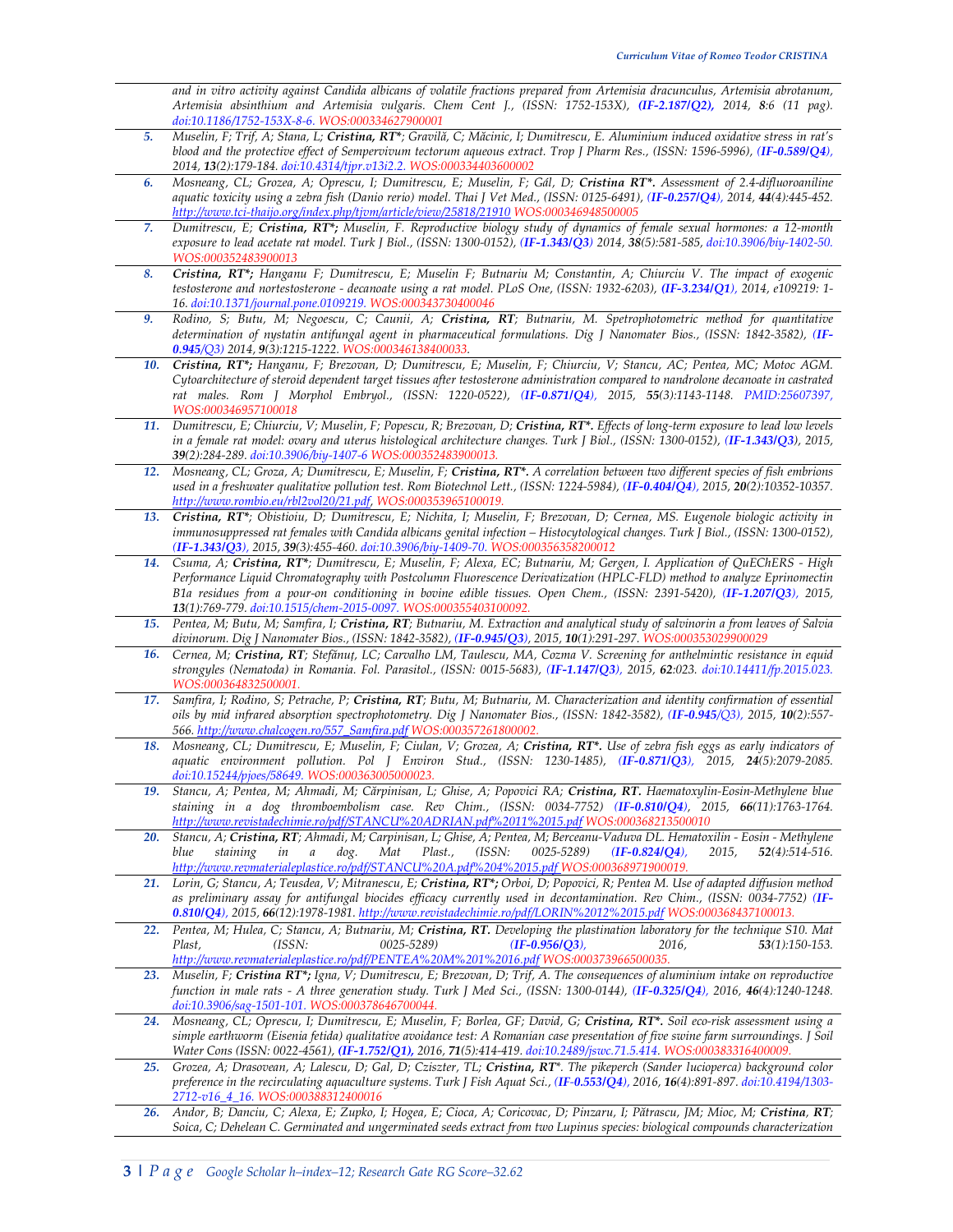*and in vitro and in vivo evaluations. Ev-Based Complement Alternat Med., (ISSN: 741-427X), (IF-1.931/Q2), 2016, Article ID 7638542, 8 pages http://dx.doi.org/10.1155/2016/763854. WOS:000391612200001*

- *27. Chiurciu, C; Chiurciu, V; Oporanu, M; Pătrascu, IV; Mihai, I; Tablică, M; Cristina RT\*. PC2 Ovotransferrin: Characterization and Alternative Immunotherapeutic Activity. Ev-Based Complement Alternat Med., (ISSN: 741-427X), (IF-1.931/Q2), 2017, Article ID 8671271, 11 pages. https://doi.org/10.1155/2017/8671271 WOS:000398556600001*
- *28. Cristina, RT\*; Hanganu, F; Lazăr, R; Constantin, A; Tulcan, C; Morar, D; Stef, DS; Huțu I. Prevalence of steroid hormone residues by GC-MS/MS screening in animal matrices in Romania. Rom Biotechnol Let., (ISSN: 1224-5984), (IF-0.381/Q4), 2017, 22(1):12155-12162. http://www.rombio.eu/vol22nr1/----1\_2015-RBL.pdf. WOS:000395934100001*
- *29. Lorin, D; Teusdea, V; Mitrănescu, E; Muselin, F; Dumitrescu, E; Stancu, A; Militaru, D; Cristina RT\*. The hazardous activity of yeasts embedded in biofilm and planktonic estimated through the effectiveness of four commonly used biocidal conditionings. Mat Plast., (ISSN: 0025-5289) (IF-0.778/Q4), 2017, 54(2):239-243. http://www.revmaterialeplastice.ro/pdf/9%20LORIN%202%2017.pdf WOS:000408702100009*
- *30. Stancu, A; Ghise, A; Pentea, M; Velimirovici, DE; Pasca, S; Cărpinisan, L; Cristina, RT. Hematoxylin eosin- Staining in a dog podosa. Mat Plast., (ISSN: 0025-5289) (IF-0.778/Q4), 2017, http://www.revmaterialeplastice.ro/pdf/23%20STANCU%20A%202%2017.pdf WOS:000408702100023*
- 31. Stef, DS; Gergen, I; Trașcă, TI; Rivis, A; Ștef, L; Cristina, RT; Drugă, M; Peț, I. Assessing the influence of various factors on *antioxidant activity of medicinal herbs. Rom Biotech Lett., (ISSN: 1224-5984), (IF-0.381/Q4), 2017, 22(4):12842-12846. https://www.rombio.eu/vol22nr4/21\_Stef\_lucrare%20corectata.pdf, WOS:000408423600020*
- *32. Lorin, D; Cristina, RT\*, Teusdea, V; Mitrănescu, E; Muselin, F; Butnariu, M; David, Gh; Dumitrescu E. Efficiency of four currently used decontamination conditionings in Romania against Aspergillus and Candida strains. J Mycol Med., (ISSN: 1156- 5233) (IF-0.756/Q3), 2017, 27(3):357-363. doi: 10.1016/j.mycmed.2017.04.013, WOS:000413795500009*
- *33. Lorin, D; Teusdea, V; Mitrănescu, E; Stef, L; Mosneang, CL; Cristina, RT\*. The mycobiota composition in eight Romanian representative poultry and swine farms. Rom Biotechnol Lett., (ISSN: 1224-5984), (IF-0.381/Q4), 2017, 22(5):12961-12971. https://www.rombio.eu/vol22nr5/13\_2017\_5\_RBL\_FINAL.pdf, WOS:000417090100013*
- *34. Stancu, CA; Cărpinisan, L; Ghise, A; Marcu, A; Pentea, M; Dumitrescu, E; Muselin, F; Militaru, D; Cristina, RT\*. Clinical chemistry, haematology, immune response and histological evaluation of rabbits after immunization and challenge With Rabbit Haemorrhagic Disease (RHD) Virus. World Rabbit Sci, (ISSN: 1257-5011), (IF-0.583/Q3), 2017, 25(4):357-365. doi: 10.4995/wrs.2017.7500, WOS:000418729800007*
- *35. Stancu, A; Carpinisan, L; Ghise, A; Pentea, M; Vaduva, DMB; Velimirovic, DE; Cristina, RT. Hematoxylin eosin-methylene blue staining in a dog hepatic amyloidosis case. Mat Plast, (ISSN: 0025-5289) (IF-0.778/Q4), 2017, 54(3):546-548. http://www.revmaterialeplastice.ro/pdf/32%20STANCU%20A%203%2017.pdf WOS:000426412300032*
- *36. Stancu, A; Ghise, A; Pentea, M, Berceanu Vaduva, DM; Velimirovici, DE; Carpinisan, L; Cristina, RT. Chylothorax consecutive heartworm disease in dog. Mat Plast., (ISSN: 0025-5289) (IF-0.778/Q4), 2017, 54(4):785-787. http://www.revmaterialeplastice.ro/pdf/39%20STANCU%20A%204%2017.pdf WOS:000426412500039*
- *37. Mochel, JP; Tyden, E; Hellmann, K; Vendrig, JC; Senel, S; Dencker, L; Cristina, RT; Linden, H; Schmerold, I. Network on Veterinary Medicines initiated by the European Federation For Pharmaceutical Sciences. J Vet Pharmacol Therap, (ISSN: 1365- 2885), (IF-1.279/Q2), 2018, 41(3):378-383, 10.1111/jvp.12472, WOS:000431503200005*
- *38. Muselin, F; Dumitrescu, E; Berbecea A; Doma, AO; Brezovan, D; Savici, J; Trif, A; Cristina, RT\*. The effect of cisplatin administration on certain trace elements homeostasis in rats and the protective effect of silver birch (Betula pendula) sap. J Trace Elem Med Biol., (ISSN: 0946-672X) (IF-3.755/Q2), 2018, 50:474-481. https://doi.org/10.1016/j.jtemb.2018.02.002; PubMed ID:29429790; WOS:000448633900065*
- *39. Cristina, RT\*; Baroga, M; Grozea, A; Mihailov, SA; Sirb NM; Dumitrescu, E; Muselin, F. An early embryo model of sterlet (Acipenser ruthenus) for the assessment of lead effects. Appl Ecol Environment Res., (ISSN: 1589 1623) (IF-0.721/Q4); 2019, 17(1):917-929. http://dx.doi.org/10.15666/aeer/1701\_917929, WOS:000457598100059*
- *40. Muselin, F; Gârban, Z; Cristina, RT\*; Doma, AO; Dumitrescu, E; AB, Vițălaru; Bănățean-Dunea, I. Homeostatic changes of some trace elements in geriatric rats in the condition of oxidative stress induced by aluminum and the beneficial role of resveratrol. J Trace Elem Med Biol., (ISSN: 0946-672X) (IF-2.895/Q2), 2019, 55:136-142 https://doi.org/10.1016/j.jtemb.2019.06.013. WOS:000497984200021*
- *41. Moruzi, RF; Tîrziu, E; Muselin, F; Dumitrescu, E; Hutu, I; Mircu, C; Tulcan, C; Doma, AO; Degi, J; Degi, DM; Boboc, MG; Chirilă, AB; Iancu, I; Bărăităreanu, S; Cristina, RT\*. The importance of databases to manage the phenomenon of resistance to antimicrobials for veterinary use. Rev Rom Med Vet., 2019, (ISSN: 1220-3173) (indexed in WOS), 29(4): 40-57 http://agmv.ro/wp-content/uploads/2019/12/40\_57\_Moruzi\_RT-Cristina\_18\_compressed.pdf WOS:00505149500006*
- *42. Cristina, RT\*; Kocsis, C; Tulcan, C; Alexa, E; Boldura, OM; Hulea, CI; Dumitrescu, E; Radulov, I; Muselin, F. Protein structure of the venom in nine species of snake: from bio-compounds to possible healing agents. Braz J Med Biol Res., (ISSN: 1414-431X) (IF-2.03/Q3), 2020, 53(1): e9001, 7 pages, http://dx.doi.org/10.1590/1414-431X20199001, http://www.scielo.br/scielo.php?script=sci\_abstract&pid=S0100-879X2020000100610&lng=en&nrm=iso&tlng=en WOS:000509688600001*
- *43. Tîrziu, E; Bărbălan, G; Morar, A; Herman, V; Cristina, RT; Imre, K. Occurrence and antimicrobial susceptibility profile of Salmonella spp. in raw and ready-to-eat foods and Campylobacter spp. in retail raw chicken meat in Transylvania, Romania. Foodborne Pathog Dis*.*, (ISSN:1535-3141) (IF-2.44/Q2), 2020, 17(8): 479-484., https://doi.org/10.1089/fpd.2019.2738, WOS:000509946700001*
- *44. Cristina, RT; Soreanu, M; Moruzi, RF; Dumitrescu, E; Muselin, F; Darau, AP; Imre, K; Militaru, M. The efficiency of a phytotherapeutic association to combat nosemosis in honey bees in Romania. Rev Rom Med Vet., (ISSN: 1220-3173) (indexed in WOS), 30(1):13-18., 2020 https://agmv.ro/wp-content/uploads/2020/03/13\_18\_R.T.-Cristina\_6\_compressed.pdf, WOS:00052330430002*
- *45. Bucur, I.; Dumitrescu, V.; Imre, K.; Herman, V.; Nichita, I.; Cristina, R.T.; Tîrziu, E. Research on the frequency of resistance phenotypes in bacterial strains isolated from chamois (Rupicapra rupicapra carpatica). Rev Rom Med Vet*., *(ISSN: 1220-3173) (indexed in WOS), 30(1):66-70. https://agmv.ro/wp-content/uploads/2020/03/66\_70\_Iulia-Bucur\_E.-Tirziu\_5\_compressed.pdf WOS:000523304300011*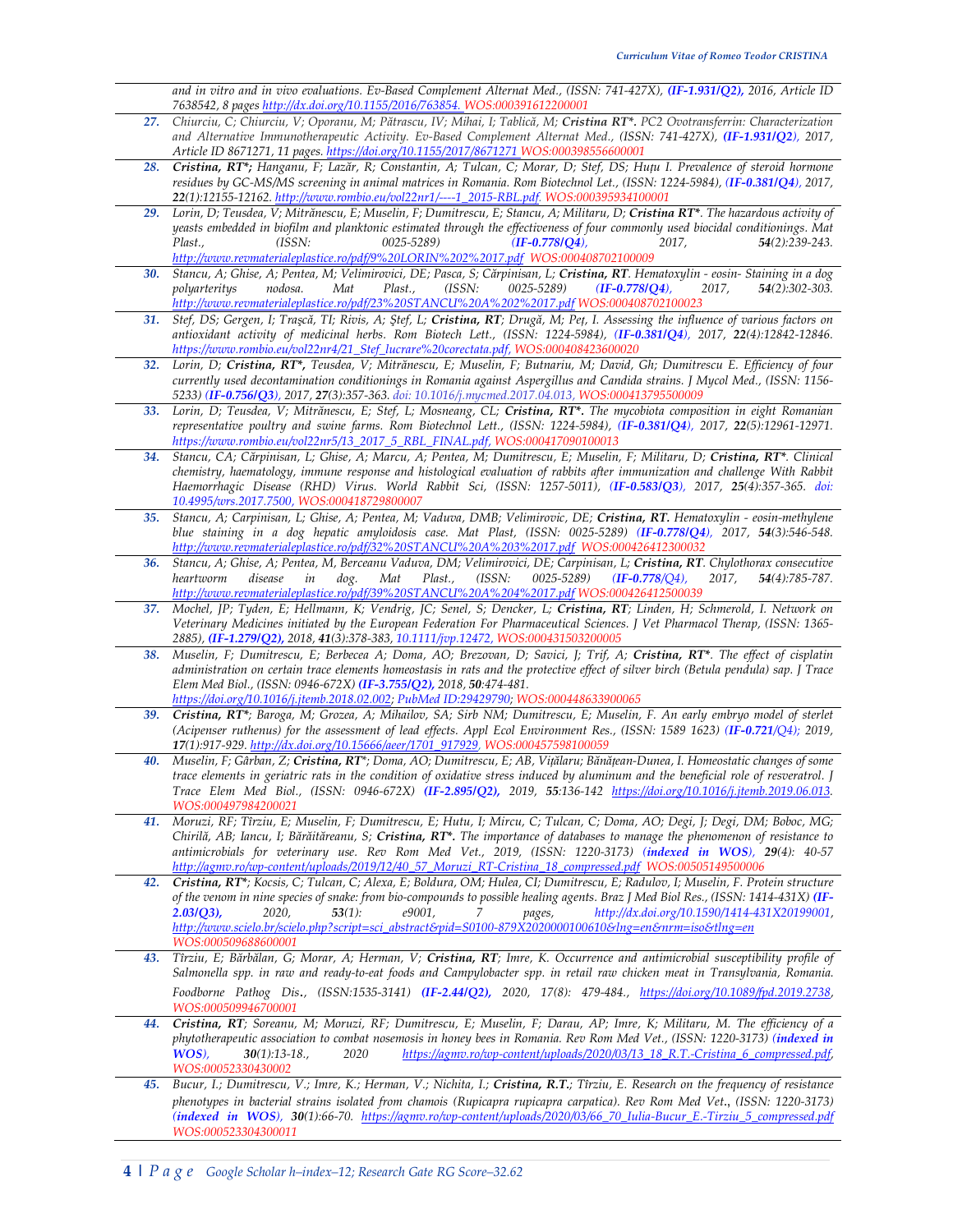- *46. Mohamed, AE; Bordean, D; Radulov, I; Moruzi, RF; Hulea, CI; Alic Orășan, S; Dumitrescu, E, Muselin, F; Herman, H; Brezovan, D; Hermenean, A; Cristina, RT\*. Sea Buckthorn and Grape Antioxidant Effects in Hyperlipidemic Rats: Relationship with the Atorvastatin Therapy. Ev-Based Complement Alternat Med., (ISSN: 741-427X) (IF-1.813/Q3), 2020, Article ID 1736803, pages 7, https://doi.org/10.1155/2020/1736803 WOS:000549966000002*
- 47. Cristina, RT; Kovačević, Z; Cincović, M; Dumitrescu, E; Muselin, F; Imre, K; Militaru, D; Mederle, M; Radulov, I; Hădărugă, N; *Puvača, N. Composition and Efficacy of a Natural Phytotherapeutic Blend Against Nosemosis in Honey Bees. Sustainability, (ISSN: 2071-1050) (IF-2.576/Q2), 2020, 12(14): Article ID 5868, pages 16, doi:10.3390/su12145868; WOS: 000554821100001*
- *48. Savici, J; Cristina RT\*, Brezovan, D; Radulov, I; Balta, C; Boldura, OM; Muselin, F. Aronia melanocarpa ameliorates adrenal cytoarchitecture against the hexavalent chromium-induced injury. Biol Trace Elem Res., (ISSN: 0163-4984), (IF-2.639/Q3), 2020, 197(): Early access, doi: 10.1007/s12011-020-02401-7, WOS: 000574325000002*
- *49. Doma, AO; Popescu, R; Mituletu, M; Muntean, D; Degi, J; Boldea MV; Radulov, I; Dumitrescu, E; Muselin, F; Puvaca, N; Cristina, RT\*. Comparative evaluaion of qnrA, qnrB and qnrS genes in Enterobacteriaceae ciprofoxacin resistant cases, in swine units and a hospital from Western Romania. Antibiotics-Basel*, *(ISSN:2079-6382)(IF-3.893/Q1), 2020, 9, 698, pages 12, doi:10.3390/antibiotics9100698, WOS: 000584072300001*
- *50. Mohamed, EA; Tulcan, C; Alexa, E; Morar, D; Dumitrescu, E; Muselin, F; Radulov, I; Puvača, N; Cristina, RT\*. Sea buckthorn and grape extract might be helpful sustainable phyto-resources as associated hypolipidemic agents - Preliminary study. Sustainability (ISSN:2071-1050)(IF-2.576/Q2), 2020, 12(21): 9297. doi:10.3390/su12219297, WOS: 000589246400001*
- *51. Markovzky, AD; Weber, C; Biksi, O; Danes, M; Dumitrescu, E; Muselin, F; Tufarelli, V; Puvaca, N; Cristina, RT\*. Is ECLIA serum cortisol concentration measurement, an accurate indicator of pain severity in dogs with locomotor pain? Animals (ISSN 2076-2615), (IF-2.323/Q1), 2020, 10(11): 2036. doi:10.3390/ani10112036, WOS: 000592818600001*
- *52. Markovszky, AK; Danes, M; Dumitrescu, E; Muselin, F; Stancu, AC; Becskei, Z; Puvača, N; Cristina, RT\*. The importance of professional based questionnaire in the dog's acute and chronic pain evaluation. J Hellenic Vet Med Soc., (ISSN:1792-2720)(IF-0.327/Q4), 2020. Accepted for publication***.**
- *53. Cristina, RT\*; Kocsis, R; Degi, J; Muselin, F; Dumitrescu, E; Tirziu, E; Herman, V; Darau, A; Oprescu, I. Pathology and carriage of antibiotic-resistant bacteria: a study on 398 pet reptiles. Acta Vet Hung., (ISSN:0236-6290)(IF-0.991/Q3), 2020, 68(4): Accepted for publication, WOS:*

#### *ABSTRACTS / PROCEEDINGS*

- *54. Cristina, RT; Nagy, J. Drotaverine (No-Spa®) effectiveness in horse colic therapy. European Society of Veterinary Clinical Pathology (ESVCP) - 5th Annual Meeting - In conjunction with the European College of Veterinary Internal Medicine - Companion animals (ECVIM-CA) 13<sup>th</sup> Congress. Uppsala, Sweden, Sept. 2-4, 2003, Abstracts. Vet Clin Pathol, 32(4):223; Published: 2003. WOS:000187628700009*
- *55. Trif, A.; Cristina, RT; Muselin, F.; et al. Safety studies for the antibiotic Unifenicol 10% in broilers. 6(th) Annual meeting of the (ESVP) - 22nd Meeting of the European Society of Veterinary Pathology. Olsztyn, Poland.15-18. 09. 2004. Vet Clin Pathol., 33(4):265; Published: 2004. WOS:000225778900011*
- *56. Cristina, RT; Dégi, J. Studies in otitis externa in dogs. European Society of Veterinary Clinical Pathology (ESVCP) 9th Annual Congress - In conjuction with the European College of Veterinary Internal Medicine-Companion Animals (ECVIM-CA) 17th congress - Budapest, Hungary, Sept. 12-15, 2007, Abstracts. Vet Clin Pathol., 36(4): 396. Published: 2007. WOS:000256096400014*
- *57. Dumitrescu, E.; Trif, A.; Brezovan, D.; Cristina, RT; Muselin, F Consequences of lead acetate administration in prepubertal period exposure and arhitecture of sexual organs in female rats at sexual maturity. IX ISTERH Conference A Joint Conference With Nordic Trace Element Society (NTES) Trace Elements In Health And Disease: Essentiality, Toxicity Rixos Premium Hotel, Belek, Turkey, 16-21 Oct. 2011; Abstracts, J Trace Elem Med Biol., 26. S1:13; Published: 2011; http://dx.doi.org/10.1016/S0946- 672X(11)00228-8*
- *58. Degi, J; Imre, K; Ilie, M; Cristina, RT - Stray dogs as reservoirs of the methicillin-resistant zoonotic stafilococi in an urban area from Romania. J Biotechnol., (IF-2.667), 2012, 161:33, Published: 2012; doi:10.1016/j.jbiotec.2012.07.094 WOS:000318064700110*
- *59. Muselin, F; Trif, A; Cristina, RT; Dumitrescu, E; Cimpoes, S; Măcinic, I; Tulcan, C. The protective effect of exogenous melatonin on aluminium induced oxidative stress in rat's blood. European Biotechnology Congress, Bratislava, Slovakia; Curr Op Biotechnol., (IF-7.860), 2013, 24, Suppl.1, S103-104. Published: 2013; http://dx.doi.org/10.1016/j.copbio.2013.05.317 WOS:000323298100291*
- *60. Frunză, I; Trif, A; Brezovan, D; Cărpinisan, L; Ghise, A; Doma, AO; Cristina, RT; Savici, J. Effects on body and sexual organs weight in male rats after potassium dichromate exposure in prepubertal period. European Biotechnology Congress, Bratislava, Slovakia; Curr Op Biotechnol., (IF-7.86), 2013, 24, Suppl.1, S104. Published: 2013; http://dx.doi.org/10.1016/j.copbio.2013.05.318 WOS:000323298100292*
- *61. Dumitrescu, E; Muselin, F; Măcinic, I; Trif, A; Lăzărescu, C; Mosneang, C; Cristina, RT\*. Dynamics of female sexual hormones after twelve months exposure to lead acetate. European Biotechnology Congress, Bratislava, Slovakia; Curr Op Biotechnol., (IF-7.86), 2013, 24, Suppl. 1, S104. Published: 2013; http://dx.doi.org/10.1016/j.copbio.2013.05.319. WOS:000323298100293*
- *62. Obistioiu, DM; Stolze, K; Schmerold, I; Tuns, C; Nichita, I; Dumitrescu, E; Brezovan, D; Cristina, RT\*. Artemisia plant's constituents HPLC identification and their fungicide activity. European Biotechnology Congress, Bratislava, Slovakia; Curr Op Biotechnol, (IF-7.86), 2013, 24, Suppl. 1, S114. Published: 2013; http://dx.doi.org/10.1016/j.copbio.2013.05.353 WOS:000323298100326*
- *63. Chiurciu, V; Dumitrescu, E; Popescu, R; Muselin, F; Brezovan, D; Pentea, CM; Cristina, RT. Histoarhitectonics of ovary and uterus after long-term exposure to low lead levels in female rats. Eurobiotech Congress, Lecce Italy, 15-18/05/2014. J Biotechnol., (ISSN: 0168-1656), (IF-2.871), 185 Suppl., 2014, S91. Published: 2014; http://dx.doi.org/10.1016/j.jbiotec.2014.07.311. WOS:000350032000290*
- *64. Topilescu, G; Chiurciu, V; Pătrascu, IV; Chiurciu, C; Cristina, RT\*. Growth Inhibition of antibiotic resistant bacteria by neutralizing IgY antibodies. Eurobiotech Congress, Lecce Italy, 15-18/05/2014. J Biotechnol., (ISSN:0168-1656), (IF-2.871), 185(Suppl)., S91–S92. Published: 2014; http://dx.doi.org/10.1016/j.jbiotec.2014.07.313. WOS:000350032000292*
- *65. Țenche-Constantinescu, RV; Țenche-Constantinescu, AM; Mosneang, CL; Cristina, RT; Borlea, GF. Fishing chondrostoma nasus in Timis river (Lugoj) - cultural tradition and socio-economic aspects versus environmental and ethical issues. 2nd International*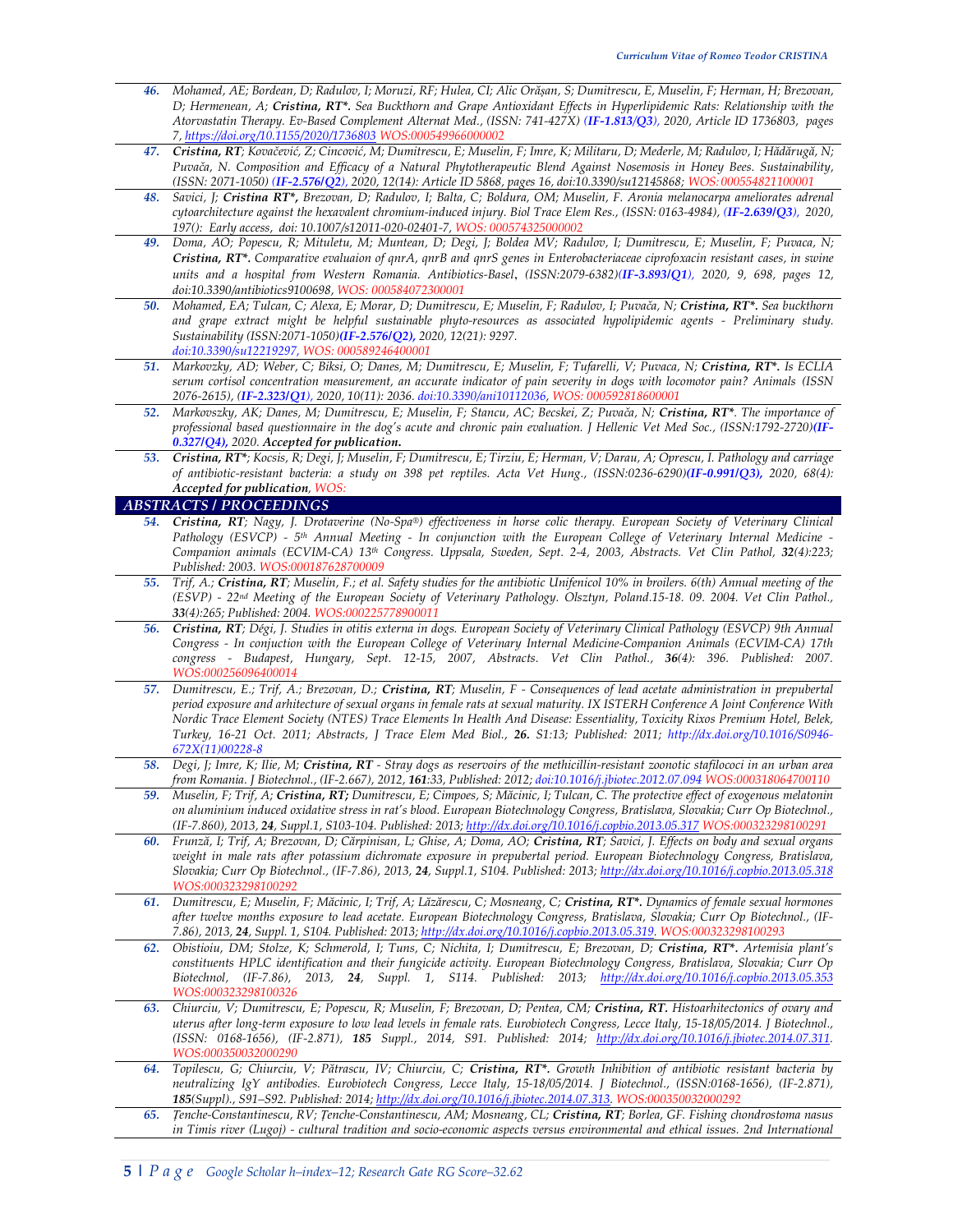*Multidisciplinary Scientific Conference on Social Sciences and Arts, SGEM 2015 Conference Proc, (ISSN:2367-5659), Aug 26 Sept 01; Book 1(1):71-76. Published: 2015; doi:10.5593/SGEMSOCIAL2015/B11/S1.010. WOS:000378007100010.*

- *66. Mosneang, CL; Pap, A; Constantinescu-Țenche, A; Borlea, F; Dumitrescu, E; Muselin, F; Cristina, RT. Zebrafish (Danio rerio) eco-risk alternative methodology useful in fish recirculating systems. Eurobiotech Congress, Bucharest, Romania, 7-9/05/2015. J Biotechnol., (ISSN:0168-1656), (IF-2.871), 208(Suppl)., S53, Published: 2015; doi:10.1016/j.jbiotec.2015.06.156. WOS:000359087000156*
- *67. Pap, A; Mosneang, CL; Dumitrescu, E; Muselin, F; Cristina, RT. A hyperthyroid cat treatment using human vs. veterinary drugs. Eurobiotech Congress, Bucharest, Romania, 7-9/05/2015. J Biotechnol., (ISSN: 0168-1656), (IF-2.871), 208 (Suppl)., S89- 90, Published: 2015. doi:10.1016/j.jbiotec.2015.06.279. WOS:000359087000279.*
- *68. Doma, AO; Chirilă, AB; Dumitrescu, E; Muselin, F; Cristina, RT. The importance of antibiotic resistance evolution in Western Romania's swine units. Eurobiotech Congress, Bucharest, Romania, 7-9/05/2015. J Biotechnol., (ISSN: 0168-1656), (IF-2.871), 208 (Suppl)., S102, Published: 2015. doi:10.1016/j.jbiotec.2015.06.320. WOS:000359087000320.*
- *69. Petruse, C; Chirilă, AB; Moț, T; Ciulan, V; Simiz, F; Cristina, RT; Morar, D. Dynamic of plasma cortisol in response to physical training in thoroughbred horses. Eurobiotech Congress, Bucharest, Romania, 7-9/05/2015. J Biotechnol., (ISSN: 0168-1656), (IF-2.871), 208 (Suppl), S92-93. Published: 2015. doi:10.1016/j.jbiotec.2015.06.289. WOS:000359087000289.*
- *70. Țenche-Constantinescu, RV; Țenche-Constantinescu, AM; Mosneang, CL; Cristina, RT; Borlea, GF. The impact of hydrotechnic constructions on the genetic variability of Chondrostoma nasus populations in Bega and Timis rivers. 16th International Multidisciplinary Science Geoconference, SGEM 2016, Book 5, Ecology, Economics, Education and Legislation; Ecology and Environmental Protection, 30.06-06.07.2016, Albena, Bulgaria, Proceedings, II(2):841-848. (ISBN: 978-619-7105-40-47). Published: 2016. doi:10.5593/SGEM2016/B52/S20.109. WOS:000391519600109*
- *71. Muselin, F; Dumitrescu, E; Berbecea, A; Doma, AO; Brezovan, D; Savici, J; Trif, A; Cristina, RT. The effect of cisplatin administration on some trace elements homeostasis in rats and the protective effect of silver birch (Betula pendula) sap. Joint 16th International Symposium on Trace Elements in Man and Animals (TEMA-16), 12th Conference of the International Society for Trace Element Research in Humans (ISTERH 2017) and 13th Conference of the Nordic Trace Element Society (NTES 2017) Abstracts; J Trace Elem Med Biol., (ISSN: 0946-672X) (IF-3.225) 41S; 2017; p.36. Published: 2017. http://dx.doi.org/10.1016/j.temb.2017.03.153 WOS:000403997200001*
- *72. Doma, AO; Trif, A; Muselin, F; Cristina, RT; Dumitrescu, E. Disrupting effect of aluminium sulphate on sexual hormones in female rats (suckling period exposure). Joint 16th International Symposium on Trace Elements in Man and Animals (TEMA-16), 12th Conference of the International Society for Trace Element Research in Humans (ISTERH 2017) and 13th Conference of the Nordic Trace Element Society (NTES 2017) Abstracts; J Trace Elem Med Biol., (ISSN:0946-672X) (IF-3.225) 41S; 2017; p.41. Published: 2017. http://dx.doi.org/10.1016/j.temb.2017.03.170 WOS:000403997200001*
- *73. Pap, A; Morar, D; Dumitrescu, E; Muselin, F; Mosneang, CL; Brezovan, D; Savici, J; Cristina, RT. The influence of methimazole after topical administration in cats - an initial clinical study. European Biotechnology Congress, J Biotechnol., (IF-2,533), (ISSN: 0168-1656), 2018, 280(Suppl.):S66.* 
	- *https://doi.org/10.1016/j.jbiotec.2018.06.216; WOS:000454825900213*

*Patent Assignee Name and Code: ROMVAC CO SA (ROMV-Non-standard)* 

*Patent Numbers: RO132029-A0; RO132029-A8,* 

*74. Kocsis, R; Chirila, AB; Dumitrescu, E; Cristina, RT. The antibiotic sensitivity profile: a survey in reptile's specific 22 bacterial*  pathogens. European Biotechnology Congress, J Biotechnol., (IF-2.533), (ISSN: 0168-1656), 2018, 280(Suppl.):S71. *https://doi.org/10.1016/j.jbiotec.2018.06.232; WOS:000454825900229*

#### *Patents in WOS*

*1. Title: Preparation and use of flavoured stabilized egg powder - P.O.S.A Inventors: Chiurciu V, Chiurciu C, Ivanescu M, Oltean G, A, Cristina RT Patent Numbers: RO132028-A0; RO132028-A8, Patent Assignee Name and Code: ROMVAC CO SA (ROMV-Non-standard) Derwent Primary Accession Number: 2017-51675X 2. Title: Preparation and use of powder obtained from the shell membrane of hyperimmune egg HPC2*  Inventors: Oporanu M, Dimulescu A I, Chiurciu C, Tiplea D, Cristina RT

### *Derwent Primary Accession Number: 2017-51675V Education and Training*

| $L$ <i>www.www.with.induity</i> |                                                                                                                                                                                             |
|---------------------------------|---------------------------------------------------------------------------------------------------------------------------------------------------------------------------------------------|
| Period                          | $2009 - 2011$                                                                                                                                                                               |
| Title of qualification          | Law - Bachelor of Law - Diploma series C, No. 0174248/3271/20/10/2011<br>Four years average mark: 9.41/10; Licence examination mark: 9.60/10.                                               |
| Occupational skills<br>covered  | Field of study: law and public administration, Programme of study: Law<br>Four years law bachelor studies /240 ECTS                                                                         |
| Name/type of<br>organisation    | "Spiru Haret" University Bucharest (USH)<br>Faculty of Law and Public Administration, Bucharest.                                                                                            |
| Period                          | 1991-1997                                                                                                                                                                                   |
| Title of qualification          | PhD. in veterinary medicine (in Romanian: Doctor în Stiinte Medical Veterinare)<br>(Diploma series P, No. 0003830/30/361) Veterinary Medicine Science.                                      |
| Occupational skills<br>covered  | PhD in fields of: veterinary education, veterinary pharmacology, pharmaceutics, therapeutics, veterinary drugs,<br>resistance.                                                              |
| Name/type of<br>organisation    | Banat's University of Agricultural Sciences and Veterinary Medicine "King Michael I of Romania",<br>Faculty of Veterinary Medicine. Address: Calea Aradului 119, 300645, Timisoara Romania. |
| Period                          | 1994, Jan. - Mar.                                                                                                                                                                           |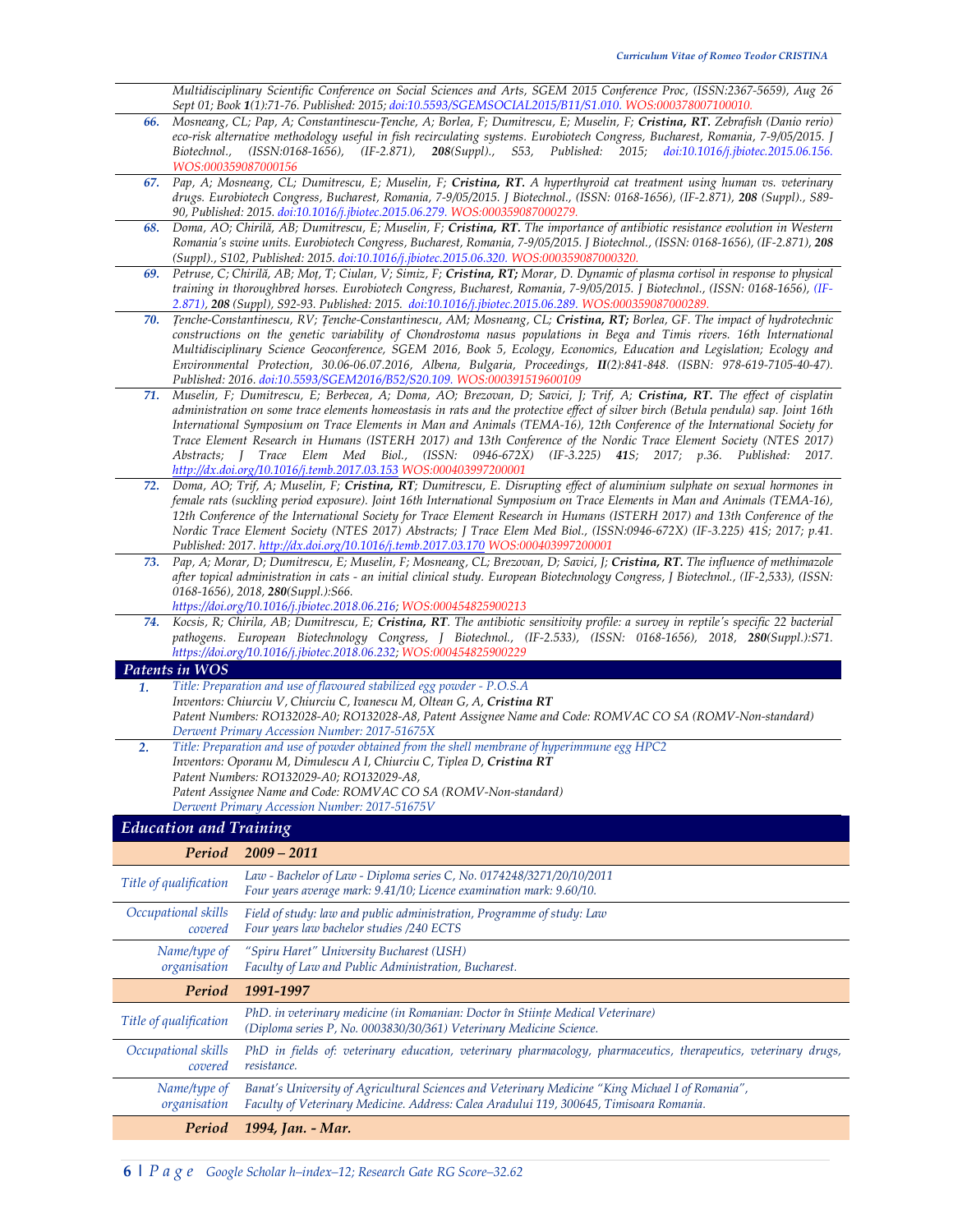| Title of qualification                              | Postgraduate course. Tempus Program (JEP. 2770.93/94)                                                                                                                                                                                                                                                                                                                                                                                                                     |                                                                                                                                                                                                                                                                                                                                                                                                                                                                                              |                                       |  |                |                                                           |                 |                                                                                                                                                    |                |                                                                                                             |
|-----------------------------------------------------|---------------------------------------------------------------------------------------------------------------------------------------------------------------------------------------------------------------------------------------------------------------------------------------------------------------------------------------------------------------------------------------------------------------------------------------------------------------------------|----------------------------------------------------------------------------------------------------------------------------------------------------------------------------------------------------------------------------------------------------------------------------------------------------------------------------------------------------------------------------------------------------------------------------------------------------------------------------------------------|---------------------------------------|--|----------------|-----------------------------------------------------------|-----------------|----------------------------------------------------------------------------------------------------------------------------------------------------|----------------|-------------------------------------------------------------------------------------------------------------|
| Occupational skills<br>covered                      | Veterinary pharmacology and therapy training course.                                                                                                                                                                                                                                                                                                                                                                                                                      |                                                                                                                                                                                                                                                                                                                                                                                                                                                                                              |                                       |  |                |                                                           |                 |                                                                                                                                                    |                |                                                                                                             |
| Name/type of<br>organisation                        | Liver's University of Liverpool,<br>Faculty of Veterinary Medicine - United Kingdom.                                                                                                                                                                                                                                                                                                                                                                                      |                                                                                                                                                                                                                                                                                                                                                                                                                                                                                              |                                       |  |                |                                                           |                 |                                                                                                                                                    |                |                                                                                                             |
| Period                                              | $1981 - 1986$                                                                                                                                                                                                                                                                                                                                                                                                                                                             |                                                                                                                                                                                                                                                                                                                                                                                                                                                                                              |                                       |  |                |                                                           |                 |                                                                                                                                                    |                |                                                                                                             |
| Title of qualification                              |                                                                                                                                                                                                                                                                                                                                                                                                                                                                           |                                                                                                                                                                                                                                                                                                                                                                                                                                                                                              |                                       |  |                |                                                           |                 | Doctor medic veterinar (DVM). Ministry of Education, Diploma No 512/9544/13.09.1986.                                                               |                |                                                                                                             |
| Occupational skills<br>covered                      |                                                                                                                                                                                                                                                                                                                                                                                                                                                                           | Bachelor of Science in Veterinary Medicine (DVM) (General average 9.02/10; Graduation Paper: 10/10). Five years<br>faculty with daily frequency (360 ECTS)                                                                                                                                                                                                                                                                                                                                   |                                       |  |                |                                                           |                 |                                                                                                                                                    |                |                                                                                                             |
| Name/type of<br>organisation                        | Banat's University of Agricultural Sciences and Veterinary Medicine, Faculty of Veterinary Medicine. Address: Calea<br>Aradului 119, 300645, Timisoara Romania.                                                                                                                                                                                                                                                                                                           |                                                                                                                                                                                                                                                                                                                                                                                                                                                                                              |                                       |  |                |                                                           |                 |                                                                                                                                                    |                |                                                                                                             |
| <b>PhD</b> conductor                                |                                                                                                                                                                                                                                                                                                                                                                                                                                                                           | Approved from 2007 - Competence: Health Sciences, Specialty: Veterinary Medicine<br>Scientific fields: Pharmacology, Pharmacy, Therapy, Biotechnology veterinary medicine Doctoral on-going grants: 6;<br>Finished & Approved: $10 + 3$ post-doctoral.                                                                                                                                                                                                                                       |                                       |  |                |                                                           |                 |                                                                                                                                                    |                |                                                                                                             |
| Known languages                                     |                                                                                                                                                                                                                                                                                                                                                                                                                                                                           |                                                                                                                                                                                                                                                                                                                                                                                                                                                                                              |                                       |  |                |                                                           |                 |                                                                                                                                                    |                |                                                                                                             |
| <b>Mother tongue</b>                                | Romanian                                                                                                                                                                                                                                                                                                                                                                                                                                                                  |                                                                                                                                                                                                                                                                                                                                                                                                                                                                                              |                                       |  |                |                                                           |                 |                                                                                                                                                    |                |                                                                                                             |
| Self-assessment                                     |                                                                                                                                                                                                                                                                                                                                                                                                                                                                           | Understanding                                                                                                                                                                                                                                                                                                                                                                                                                                                                                |                                       |  |                |                                                           | <b>Speaking</b> |                                                                                                                                                    | <b>Writing</b> |                                                                                                             |
|                                                     | Listening                                                                                                                                                                                                                                                                                                                                                                                                                                                                 |                                                                                                                                                                                                                                                                                                                                                                                                                                                                                              | Reading                               |  |                | Conversation                                              |                 | Speech                                                                                                                                             |                |                                                                                                             |
| English                                             | C1                                                                                                                                                                                                                                                                                                                                                                                                                                                                        | Proficient<br>user                                                                                                                                                                                                                                                                                                                                                                                                                                                                           | Proficient<br>C1<br>user              |  | B2             | Independent<br>user                                       | B <sub>2</sub>  | Independent<br>user                                                                                                                                | B1             | Independent<br>user                                                                                         |
| Hungarian                                           | C <sub>1</sub>                                                                                                                                                                                                                                                                                                                                                                                                                                                            | Proficient<br>user                                                                                                                                                                                                                                                                                                                                                                                                                                                                           | Independent<br>B1<br>user             |  | B <sub>2</sub> | Independent<br>user                                       | B <sub>2</sub>  | Independent<br>user                                                                                                                                | A1             | Basic user                                                                                                  |
| French                                              | B1                                                                                                                                                                                                                                                                                                                                                                                                                                                                        | Independent<br>user                                                                                                                                                                                                                                                                                                                                                                                                                                                                          | Independent<br>B <sub>2</sub><br>user |  | B1             | Independent<br>user                                       | A2              | Basic user                                                                                                                                         | A2             | Basic user                                                                                                  |
| <b>Italian</b>                                      | B <sub>2</sub>                                                                                                                                                                                                                                                                                                                                                                                                                                                            | Independent<br>user                                                                                                                                                                                                                                                                                                                                                                                                                                                                          | A2<br>Basic user                      |  | B1             | Independent<br>user                                       | A2              | Basic user                                                                                                                                         | A2             | Basic user                                                                                                  |
| Technical skills &<br>competences                   |                                                                                                                                                                                                                                                                                                                                                                                                                                                                           |                                                                                                                                                                                                                                                                                                                                                                                                                                                                                              |                                       |  |                | Software etc.) and pharmacology specific equipment types. |                 | Familiar with al MS dos, PPT, ADOBE, PageMaker, statistic programs, web admin. etc.                                                                |                | Specific determinations typical to pharmacology and pharmacy disciplines, (ChemDraw, Multimedia Educational |
| <b>Memberships</b>                                  |                                                                                                                                                                                                                                                                                                                                                                                                                                                                           |                                                                                                                                                                                                                                                                                                                                                                                                                                                                                              |                                       |  |                |                                                           |                 |                                                                                                                                                    |                |                                                                                                             |
| Membership<br><b>Academies</b>                      | 2009-<br>AAVPT, regular member (The American Academy of Veterinary Pharmacology and Therapeutics)<br>2010-<br>ASAS, correspondent member (Romanian Agro-Silvic Academy "Ion Ionescu de la Brad")<br>$2016 -$<br>CRIFST, titular member (Romanian Committee for the History and Philosophy of Science and Technics -<br>Romanian Academy)                                                                                                                                  |                                                                                                                                                                                                                                                                                                                                                                                                                                                                                              |                                       |  |                |                                                           |                 |                                                                                                                                                    |                |                                                                                                             |
| Councils $\&$                                       | 2000-2010<br>2006-2010<br>2006-2008<br>2006-2008                                                                                                                                                                                                                                                                                                                                                                                                                          |                                                                                                                                                                                                                                                                                                                                                                                                                                                                                              | Technology Transfer)                  |  |                | Expert CNMP (National Center for Program Management)      |                 | Expert CNCSIS (National University Research Council of Higher Education)<br>Expert CEEX (National Authority for Excellence in Scientific Research) |                | Expert AMSIT Politehnica (National Management Agency for Scientific Research, Innovation and                |
| Organizations<br>in Romania                         | $2013 -$<br>2017-<br>2019-<br>2019-                                                                                                                                                                                                                                                                                                                                                                                                                                       | 2006-<br>Expert ARACIS (Romanian Association for Quality Assurance in Higher Education / Veterinary)<br>2008-2010<br>Member IMI Romania (IMI Technology Platform - innovative drugs FP7)<br>2009-2010<br>Member Romanian Commitee for Veterinary Medicinal Products<br>Permanent guest - Advisory Commitee of ANSVSA for veterinary medicinal products<br>Scientific Advisory Commitee of ANSVSA.<br>Expert Evaluator for research grants UEFISCDI<br>Expert Evaluator for Fullbright grants |                                       |  |                |                                                           |                 |                                                                                                                                                    |                |                                                                                                             |
| <i>Societies</i><br>in Romania                      | 1995-<br>SRFTTC, member (Romanian Society of Pharmacology, Therapeutics and Clinical Toxicology)<br>$2006 -$<br>SRMMM, member (Romanian Society of Medical Mycology and Mycotoxicology. Affiliated ESCMID)<br>SNBC, member (National Society for Cell Biology)<br>2008-<br>SROM, founding member (Romanian Society for Trace Elements in Medicine)<br>$2016 -$                                                                                                            |                                                                                                                                                                                                                                                                                                                                                                                                                                                                                              |                                       |  |                |                                                           |                 |                                                                                                                                                    |                |                                                                                                             |
| <b>Associations</b><br>in Romania                   | 1990-<br>APVR, member (Association of Romanian Veterinary Parasitologists - Sciencia Parasitologica)<br>1991-<br>AMVR. member (Association of the Romanian Veterinarians (2010-2014 Vicepresident Timis branch)<br>1991-<br>CMVR, member (College of the Romanian Veterinarians, from 2016 - member of National Commission for<br>Research, Science and Education)<br>ACM-V, (Multidisciplinary Research Association from Western Region of Romania (Affiliated:<br>1998- |                                                                                                                                                                                                                                                                                                                                                                                                                                                                                              |                                       |  |                |                                                           |                 |                                                                                                                                                    |                |                                                                                                             |
| <b>International</b><br>Associations &<br>Societies | Interdisciplinary Regional Research)<br>2007-2010<br>ESVCP (European Society of Veterinary Clinical Pathology)<br>2007-<br>EAVPT (European Association for Veterinary Pharmacology and Toxicology)<br>2015-<br>EUFEPS (European Federation for Pharmaceutical Sciences - Network on Veterinary Medicines)                                                                                                                                                                 |                                                                                                                                                                                                                                                                                                                                                                                                                                                                                              |                                       |  |                |                                                           |                 |                                                                                                                                                    |                |                                                                                                             |